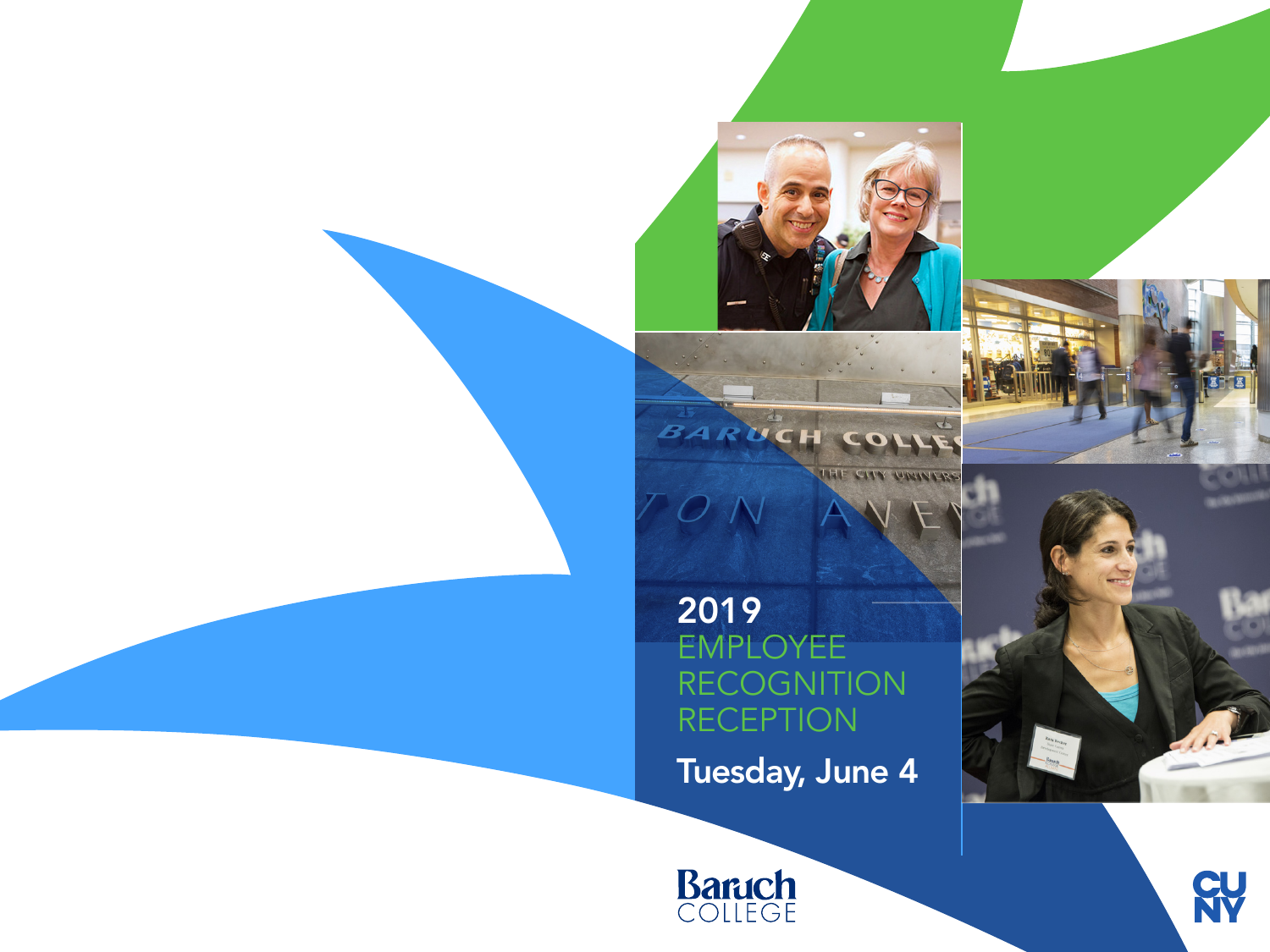

#### Dear Colleagues,

I want to thank you, esteemed members of the Baruch College community, for your many years of service and dedication. Baruch's outstanding reputation is a reflection of your hard work and commitment to our mission of offering access to a quality higher education at an affordable price. Our students are the beneficiaries of the work you perform on a daily basis to ensure that Baruch College is a welcoming and supportive learning environment, a place where students can prepare for careers and are provided with the necessary support services to facilitate their pursuit of higher education.

Your loyalty to Baruch is greatly valued and today we gather to recognize and celebrate your service and all that you do to make the College the outstanding institution that it is. Thank you for "Making Baruch Better Every Day"!

Yours sincerely,

Mitchel B. Wallerstein President

#### WELCOMING REMARKS AND INTRODUCTION OF THE PRESIDENT

ANDREA CAVINESS Executive Director of Human Resources

#### **GREETINGS**

MITCHEL B. WALLERSTEIN President

#### AWARDS CEREMONY

Baruch College Service Awards for 10, 15, 20, 25, 30, 35, 40 Years of Service\* \*Years of service is based on continuous full-time service at Baruch College

> Baruch College Excellence Awards for outstanding work in seven strategic categories

#### CLOSING REMARKS

MITCHEL B. WALLERSTEIN President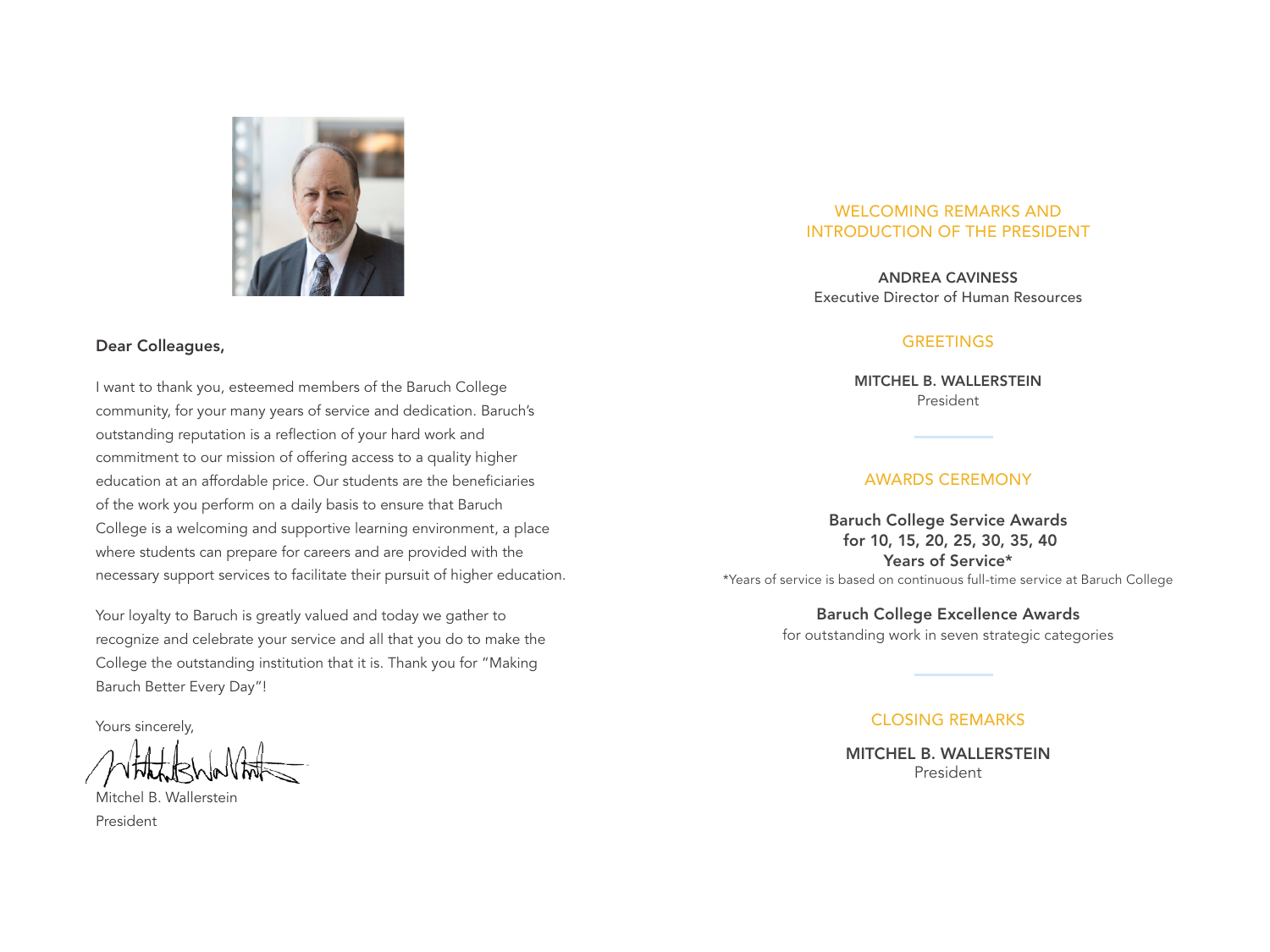# **Baruch College Service Awards Controller** Office of the Controller

# ADMINISTRATION AND FINANCE

KATHARINE T. COBB VP for Administration and Finance

Budget and Planning **Operations** 

Maple Liu\* Budget Manager, 10

#### Buildings and Grounds

Fintan Reynolds Carpenter, 15

Luis Plasencia Custodial Assistant, 20

Eric Ettinger Carpenter, 25

Nat Macaluso Stationary Engineer, 25

Martin O'Gorman Stationary Engineer, 25 Henry O'Sullivan Carpenter, 25

Joseph Pucciarelli Maintenance Worker, 25

Gerard Walsh Carpenter, 25

Cheryl Brewster Principal Custodial Supervisor, 30

Yvonne Straughan Custodial Assistant, 30

#### Office of the Bursar

Howard Bard Accounting Assistant, 30

#### Business and Finance

Emmanuel Gomez\* Administrative Executive Assistant to the Assistant Vice President for Finance, 15

Vijay Sood Manager of Financial Reporting, 25

Queenie Mallon\* Finance Coordinator, 35

## Public Safety

Duncan Grant Campus Peace Officer, 20

Zoraida Nunez Office Manager, 20

Fausto Polanco Campus Public Safety Sergeant, 20

John Siotkas Interim Director, 20

George (Deshan) Yang\* IT Senior Associate, 20

George Stasko Motor Vehicle Operator, 35

Student Services Accounting Unit

Lorna Brown Assistant Manager, 20

# ENROLLMENT MANAGEMENT AND STRATEGIC ACADEMIC INITIATIVES

MARY GORMAN VP for Enrollment Management and Strategic Academic Initiatives

#### Financial Aid Services

Arlene Velazquez Assistant to the Director, 20

#### Office of the Registrar

Yvel Favelus\* CUNY Office Assistant, 30

Deborah Mazzia\* Assistant Registrar, 35

Eliza Tom\* Associate Registrar, 35

Cheryl Levine Archive and Records Specialist, 40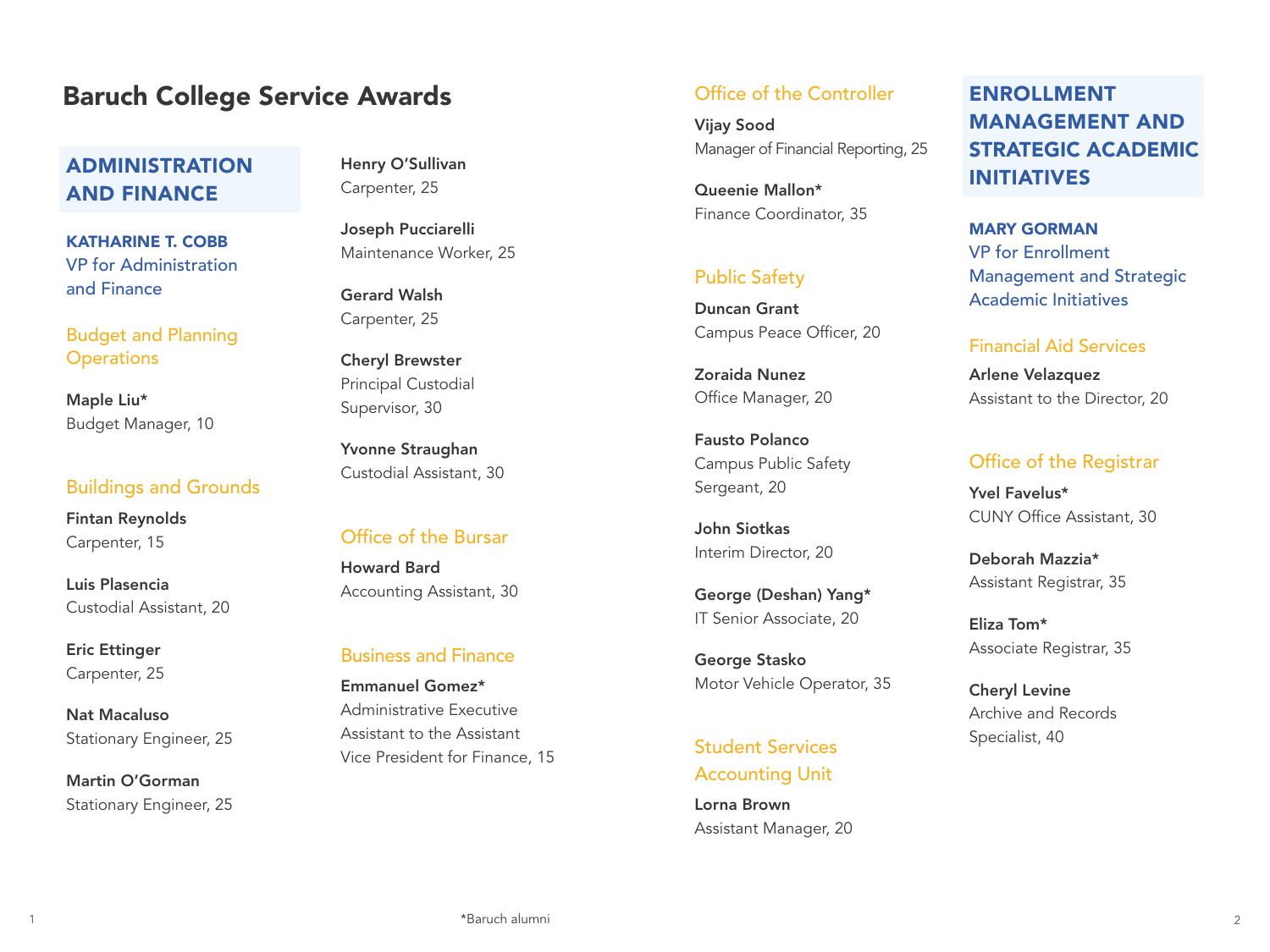#### Undergraduate Admissions

Huthaifah A. Kareem Assistant Director for Diversity Outreach/Recruitment, 10

Hortense Ricketts Admissions Processing Assistant, 15

Marisa Delacruz Director, 20

Josie Torres\* Evaluation Specialist, 20

# INFORMATION SERVICES AND THE LIBRARY

ARTHUR DOWNING VP for Information Services and Dean of the Library

Baruch Computing and Technology Center

Bruce Little IT Assistant, 15

Darryl Minor\* IT Academic Technology Specialist, 25

# MARXE SCHOOL OF PUBLIC AND INTERNATIONAL AFFAIRS

DAVID BIRDSELL Marxe Dean, Marxe School of Public and International Affairs

#### Dean's Office

President

Kenya Lee\*

Chief of Staff, 15

David Gaudette Office Manager, 25

Melissa Sultana\* Deputy Director of Academic Programs, 15

PRESIDENT'S OFFICE

MITCHEL B. WALLERSTEIN

# OFFICE OF THE PROVOST AND SENIOR VICE PRESIDENT FOR ACADEMIC AFFAIRS

DAVID P. CHRISTY Provost and Senior VP for Academic Affairs

Computer Center for Visually Impaired People

Judith Gerber Assistant Director, 35

# Continuing and Professional Studies

Frank Goldstein Director of Academic Operations, 10

William Eastwood Enrollment Advisor, 30

Office of the Provost and Senior Vice President for Academic Affairs

Vanessa Cano Special Assistant to the Associate Provost, 10

#### Library

Maria Martinez Periodicals Assistant, 25

Alfredo Garcia CUNY Administrative Assistant, 40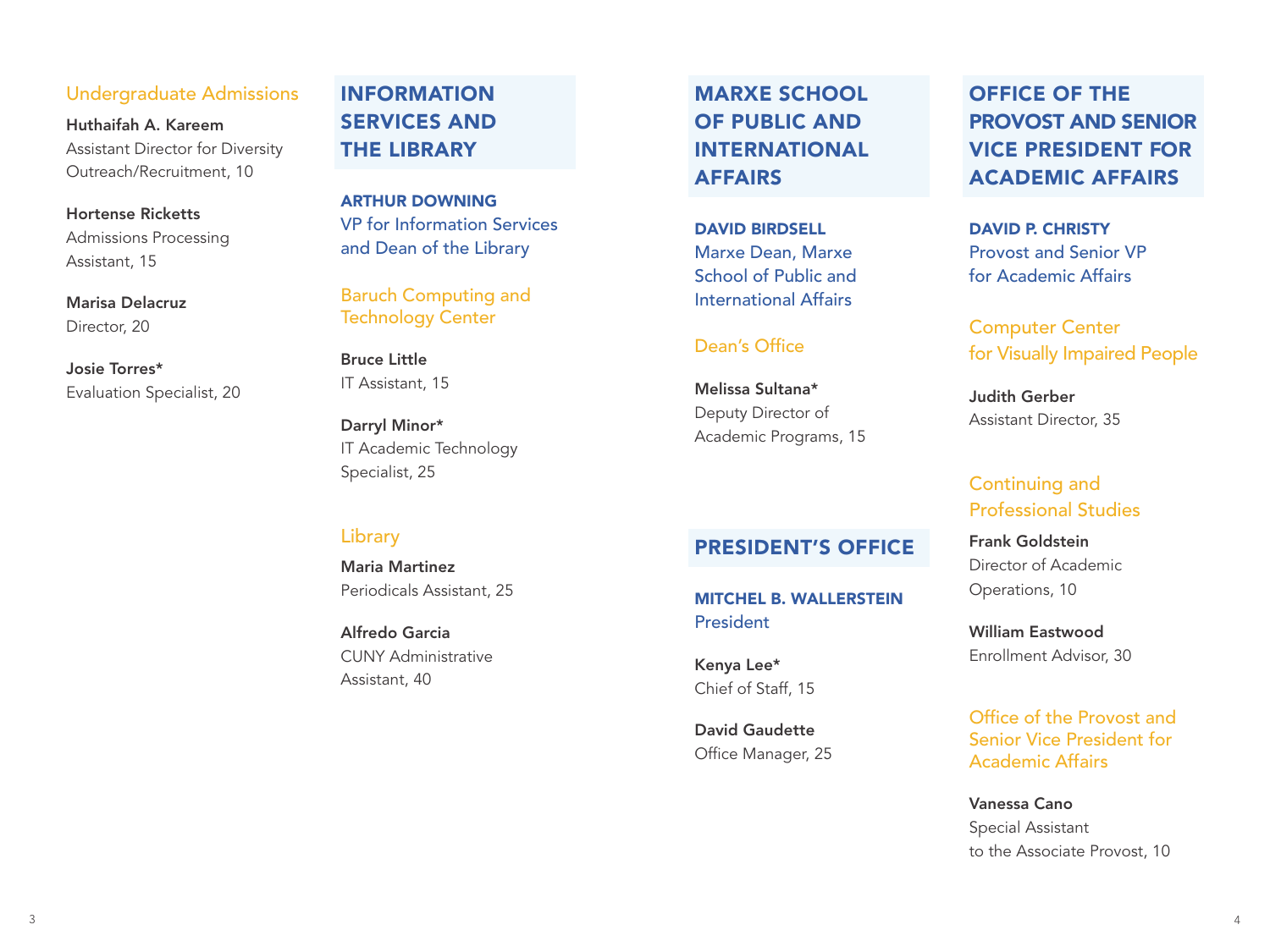# OFFICE OF THE VICE PRESIDENT FOR STUDENT AFFAIRS AND DEAN OF STUDENTS

#### ARTHUR KING VP for Student Affairs and Dean of Students

Starr Career Development Center

Ellen Stein Director, 25

# **WEISSMAN** SCHOOL OF ARTS AND SCIENCES

ALDEMARO ROMERO JR. Dean, Weissman School of Arts and Sciences

#### Dean's Office

Farhana Osmani\* Information Associate, 15

Elyse B. Mendel\* Director, Weissman Graduate Career Services, 20

## Department of History

Ana Calero CUNY Office Assistant, 20

## Department of Psychology

Tyla Hagan-Vidal Assistant to the Chair, 10

# ZICKLIN SCHOOL OF BUSINESS

H. FENWICK HUSS Willem Kooyker Dean, Zicklin School of Business

Allen G. Aaronson Department of Marketing and International Business

Gaynelle George CUNY Office Assistant, 25

## Dean's Office

Dularie Ramkishun\* Academic Data Analyst, 20

#### **Graduate Admissions**

**Noemi Taveras** Assistant Director of MBA Admissions and Recruitment, 20

## **Graduate Programs**

**Patricia Lewis** Program Advisor, 20 **Lawrence Field Center for Entrepreneurship** 

**Ulas Neftci** Director, Baruch College Small Business Development Center, 10

Weissman Center for International Business

Richard Mitten Director of Study Abroad, 15